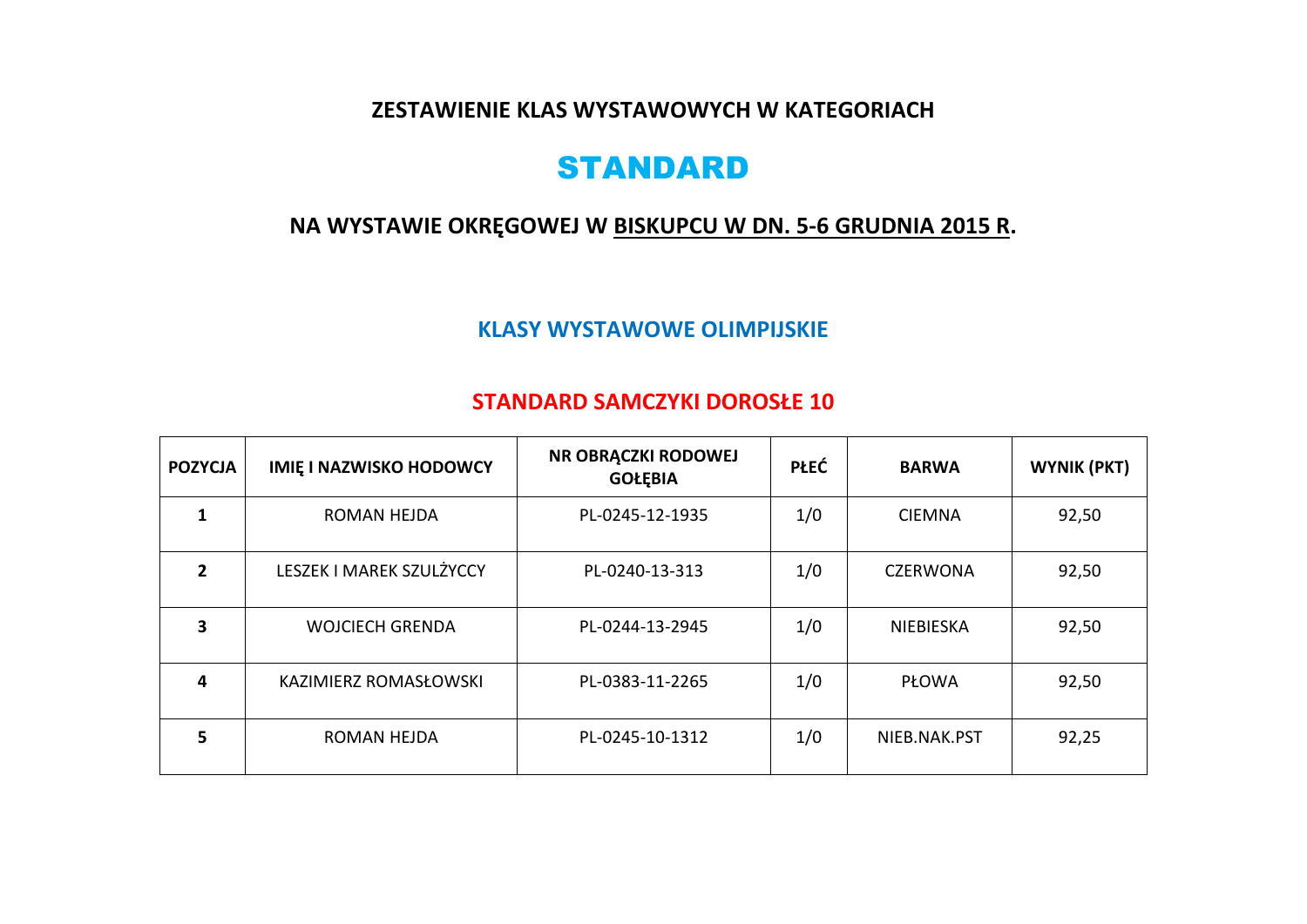## **STANDARD SAMICZKI DOROSŁE 01**

| <b>POZYCJA</b> | <b>IMIE I NAZWISKO HODOWCY</b> | NR OBRĄCZKI RODOWEJ<br><b>GOŁĘBIA</b> | <b>PŁEĆ</b> | <b>BARWA</b>     | <b>WYNIK (PKT)</b> |
|----------------|--------------------------------|---------------------------------------|-------------|------------------|--------------------|
|                | <b>KRZYSZTOF WOJENKOWSKI</b>   | PL-0370-12-9485                       | 0/1         | NIEBIESKA        | 92,75              |
| $\mathfrak z$  | <b>BOGDAN KONECKI</b>          | PL-0383-08-5577                       | 0/1         | <b>NIEBIESKA</b> | 92,75              |
| 3              | <b>DARIUISZ PROTASIUK</b>      | PL-0239-12-10600                      | 0/1         | NIEB. PST        | 92,50              |
| 4              | <b>MAREK KRYSIK</b>            | PL-0244-11-6337                       | 0/1         | NIEB. PST        | 92,50              |
| 5              | <b>BOGDAN DWULAT</b>           | PL-0240-14-3067                       | 0/1         | NIEBIESKA        | 92,25              |

#### **STANDARD SAMCZYKI MŁODE 10**

| <b>POZYCJA</b> | <b>IMIE I NAZWISKO HODOWCY</b> | NR OBRĄCZKI RODOWEJ<br><b>GOŁĘBIA</b> | <b>PŁEĆ</b> | <b>BARWA</b> | <b>WYNIK (PKT)</b> |
|----------------|--------------------------------|---------------------------------------|-------------|--------------|--------------------|
|                | ANDRZEJ SZCZEPKOWSKI           | PL-0243-15-762                        | 1/0         | NIEBIESKA    | 92,50              |
|                | <b>TADEUSZ ARCHACKI</b>        | PL-0239-15-5922                       | 1/0         | NIEB. NAK    | 92,50              |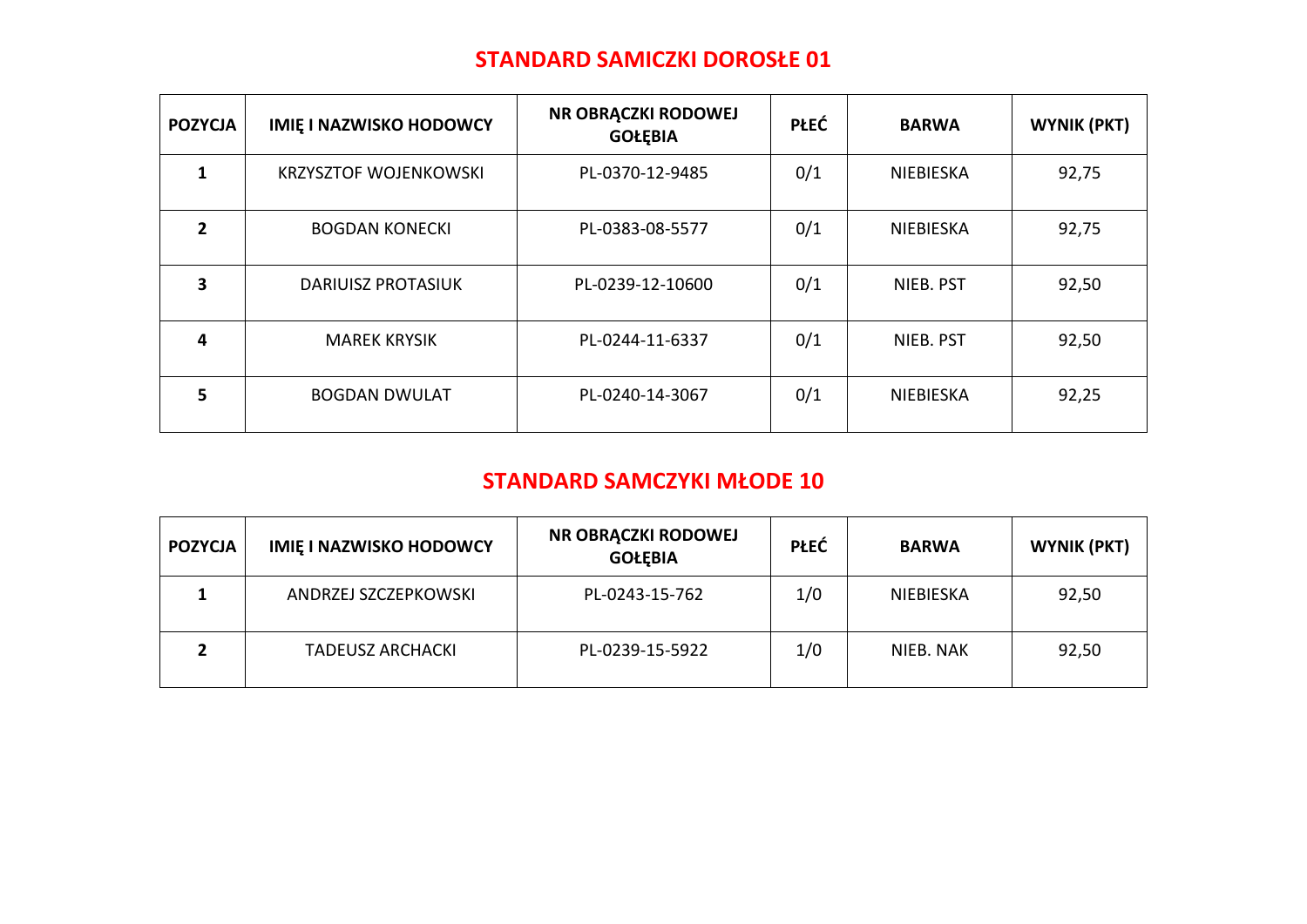## **STANDARD SAMICZKI MŁODE 01**

| <b>POZYCJA</b> | <b>IMIE I NAZWISKO HODOWCY</b> | NR OBRĄCZKI RODOWEJ<br><b>GOŁĘBIA</b> | <b>PŁEĆ</b> | <b>BARWA</b> | WYNIK (PKT) |
|----------------|--------------------------------|---------------------------------------|-------------|--------------|-------------|
|                | LEOPOLD DZIĘGIELEWSKI          | PL-0383-15-3952                       | 0/1         | NIEB. NAK    | 92,25       |
|                | <b>BOGDAN DWULAT</b>           | PL-0240-15-7882                       | 0/1         | NIEBIESKA    | 92,25       |

## **ZESTAWIENIE KLAS WYSTAWOWYCH W KATEGORIACH**

# SPORT

## **NA WYSTAWIE OKRĘGOWEJ W BISKUPCU W DN. 5-6 GRUDNIA 2015 R.**

#### **KLASY WYSTAWOWE OLIMPIJSKIE**

#### **SPORT – A**

| <b>POZYCJA</b> | <b>IMIE I NAZWISKO HODOWCY</b> | NR OBRACZKI RODOWEJ<br><b>GOŁĘBIA</b> | <b>PŁEĆ</b> | <b>BARWA</b> | <b>WYNIK (COEF)</b> |
|----------------|--------------------------------|---------------------------------------|-------------|--------------|---------------------|
|                | <b>STANISŁAW PACHLA</b>        | PL-0244-13-6116                       | 1/0         | NIEBIESKA    | 62,03               |
|                | <b>KRZYSZTOF WOJENKOWSKI</b>   | PL-0405-12-118                        | 1/0         | NIEB. NAK    | 141,11              |
|                | SEZONIENKO – REĆKO             | PL-0245-13-439                        | 1/0         | NIEBIESKA    | 180,49              |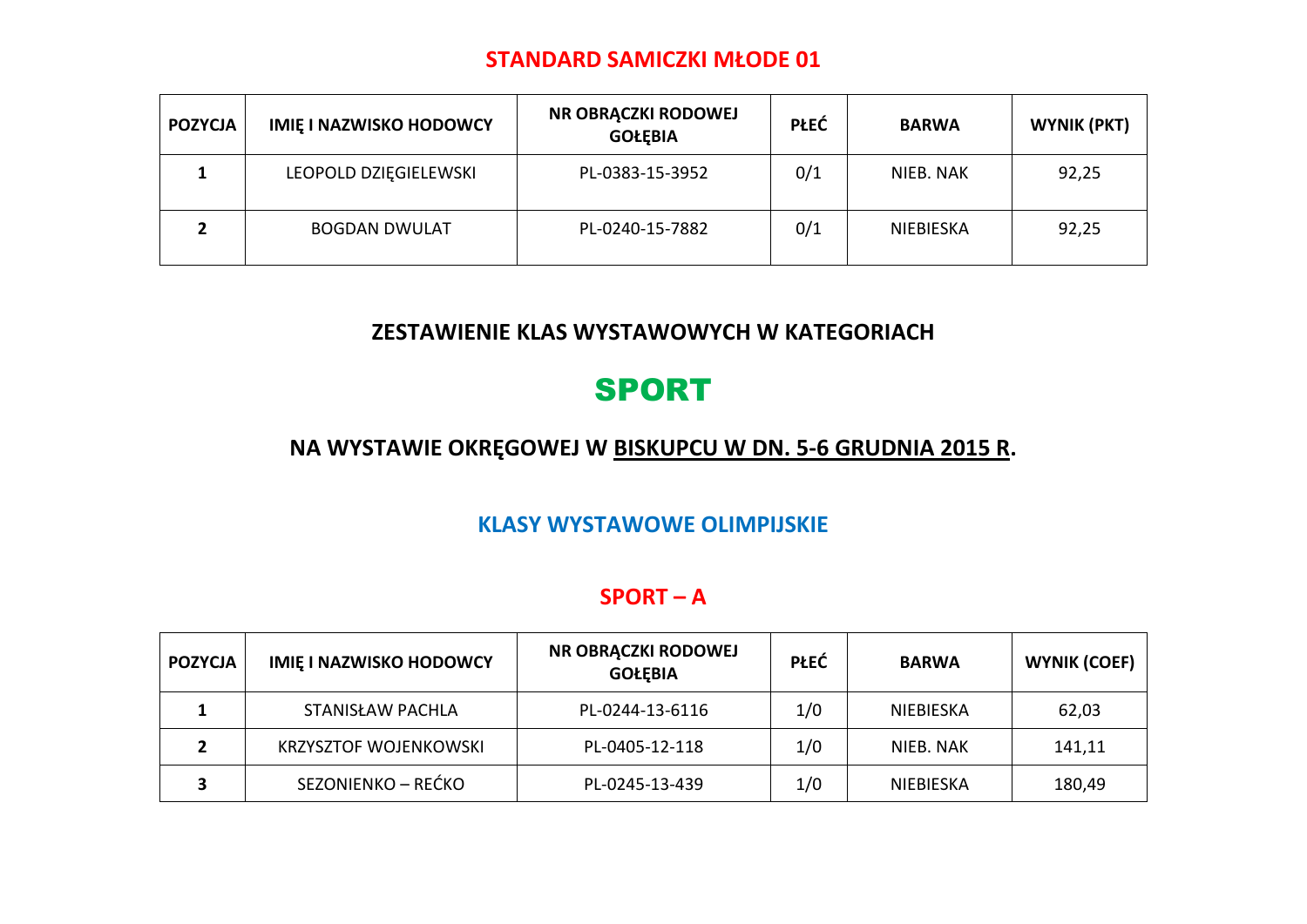## **SPORT – B**

| <b>POZYCJA</b> | <b>IMIE I NAZWISKO HODOWCY</b> | NR OBRĄCZKI RODOWEJ<br><b>GOŁĘBIA</b> | <b>PŁEĆ</b> | <b>BARWA</b> | <b>WYNIK (COEF)</b> |
|----------------|--------------------------------|---------------------------------------|-------------|--------------|---------------------|
|                | SZYPULSKI - BURCHART           | PL-0245-12-6325                       | 0/1         | NIEBIESKA    | 152,34              |
|                | <b>MAREK KRYSIK</b>            | PL-0244-13-1406                       | 0/1         | NIEB. NAK    | 153,55              |
|                | <b>ARTUR TWARDOWSKI</b>        | PL-0239-12-2208                       | 0/1         | NIEBIESKA    | 206,96              |

## **SPORT – C**

| <b>POZYCJA</b> | <b>IMIE I NAZWISKO HODOWCY</b> | NR OBRACZKI RODOWEJ<br><b>GOŁEBIA</b> | <b>PŁEĆ</b> | <b>BARWA</b> | WYNIK (COEF) |
|----------------|--------------------------------|---------------------------------------|-------------|--------------|--------------|
|                | SZYPULSKI – BURCHART           | PL-0245-10-316                        | 0/1         | NIEBIESKA    | 49,89        |
|                | ROMUALD STRASZYŃSKI            | PL-0240-11-4018                       | 1/0         | NIEB. PST    | 149,68       |
|                | SAWICKI – WIERGOWSKI           | PL-0245-12-798                        | 0/1         | NIEBIESKA    | 153,77       |

## **SPORT – D**

| <b>POZYCJA</b> | <b>IMIE I NAZWISKO HODOWCY</b> | NR OBRACZKI RODOWEJ<br><b>GOŁĘBIA</b> | <b>PŁEĆ</b> | <b>BARWA</b>  | <b>WYNIK (COEF)</b> |
|----------------|--------------------------------|---------------------------------------|-------------|---------------|---------------------|
|                | <b>BOGDAN DWULAT</b>           | PL-0240-13-3053                       | 0/1         | <b>CIEMNA</b> | 189,50              |
|                | <b>KRZYSZTOF RAGUCKI</b>       | PL-0240-12-8424                       | 0/1         | <b>SZPAK</b>  | 272,11              |
|                | ROMAN HEJDA                    | PL-0245-10-1374                       | 1/0         | NIEB. NAK     | 312,71              |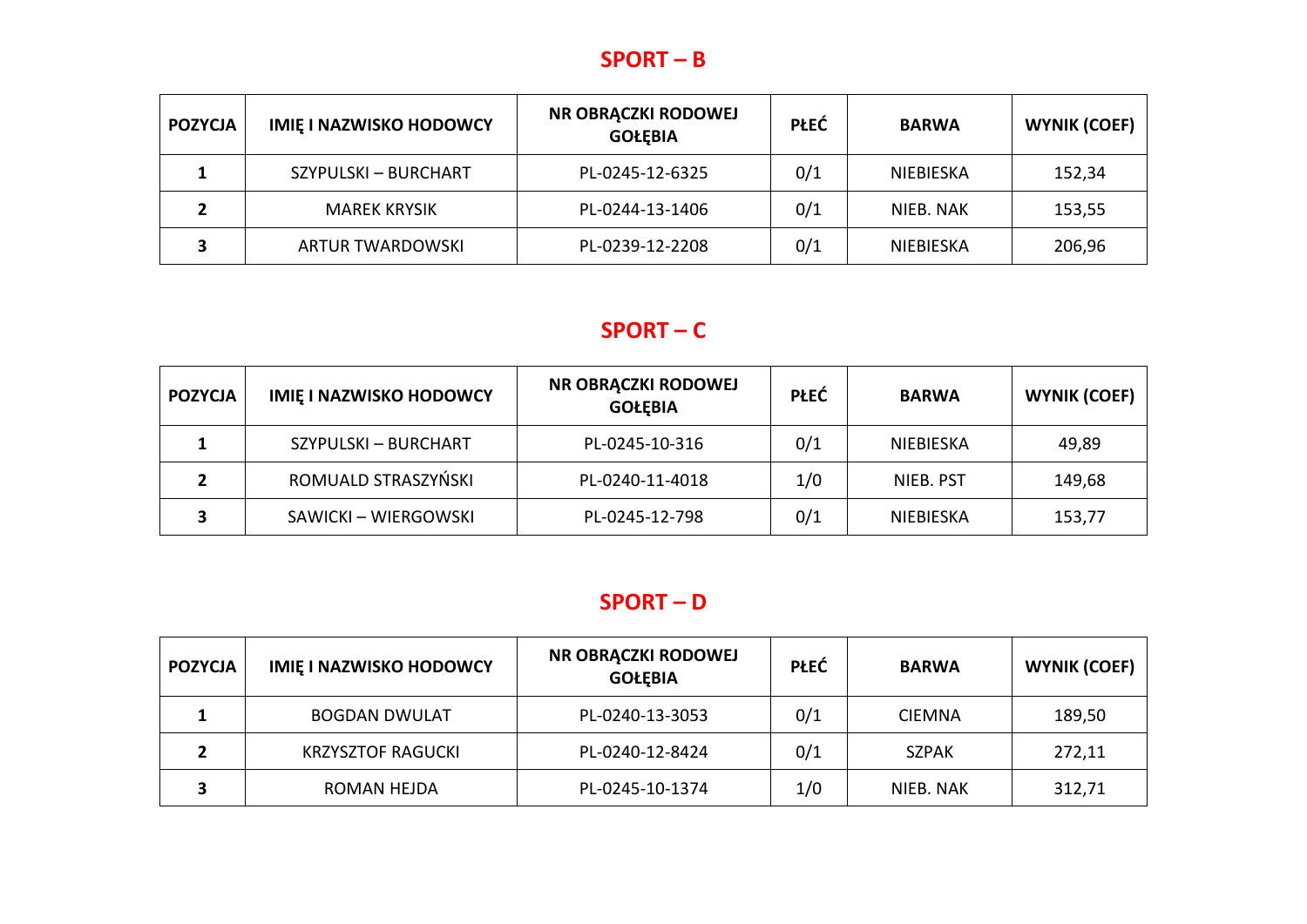## **SPORT – E**

| <b>POZYCJA</b> | <b>IMIE I NAZWISKO HODOWCY</b> | NR OBRACZKI RODOWEJ<br><b>GOŁEBIA</b> | <b>PŁEĆ</b> | <b>BARWA</b> | <b>WYNIK (COEF)</b> |
|----------------|--------------------------------|---------------------------------------|-------------|--------------|---------------------|
|                | <b>STANISŁAW FILIP</b>         | PL-0244-11-6101                       | 0/1         | NIEBIESKA    | 17,02               |
|                | SZYPULSKI – BURCHART           | PL-0245-13-819                        | 0/1         | NIEB. NAK    | 135,00              |
|                | ANDRZEJ SZCZEPKOWSKI           | PL-0243-12-3911                       | 0/1         | NIEB. NAK    | 210,23              |

#### **SPORT – F**

| <b>POZYCJA</b> | <b>IMIE I NAZWISKO HODOWCY</b> | NR OBRACZKI RODOWEJ<br><b>GOŁEBIA</b> | <b>PŁEĆ</b> | <b>BARWA</b>  | WYNIK (COEF) |
|----------------|--------------------------------|---------------------------------------|-------------|---------------|--------------|
|                | STANISŁAW I ZOFIA OLENDER      | PL-0239-15-3108                       | 0/1         | NIEBIESKA     | 22,10        |
|                | <b>BOGDAN DWULAT</b>           | PL-0240-15-7824                       | 1/0         | <b>CIEMNA</b> | 22,45        |
|                | <b>TADEUSZ ARCHACKI</b>        | PL-0239-15-5910                       | 1/0         | NIEBIESKA     | 24,17        |

## **SPORT – G**

| <b>POZYCJA</b> | <b>IMIE I NAZWISKO HODOWCY</b> | NR OBRACZKI RODOWEJ<br><b>GOŁĘBIA</b> | <b>PŁEĆ</b> | <b>BARWA</b> | <b>WYNIK (COEF)</b> |
|----------------|--------------------------------|---------------------------------------|-------------|--------------|---------------------|
|                | MARIUSZ I JAKUB KRAWCZYK       | PL-0246-14-4848                       | 0/1         | NIEBIESKA    | 28,57               |
|                | <b>KRZYSZTOF WOJENKOWSKI</b>   | PL-0405-14-566                        | 1/0         | NIEB. NAK    | 46,62               |
|                | <b>KRZYSZTOF WOJENKOWSKI</b>   | PL-0405-14-594                        | 0/1         | NIEBIESKA    | 52,40               |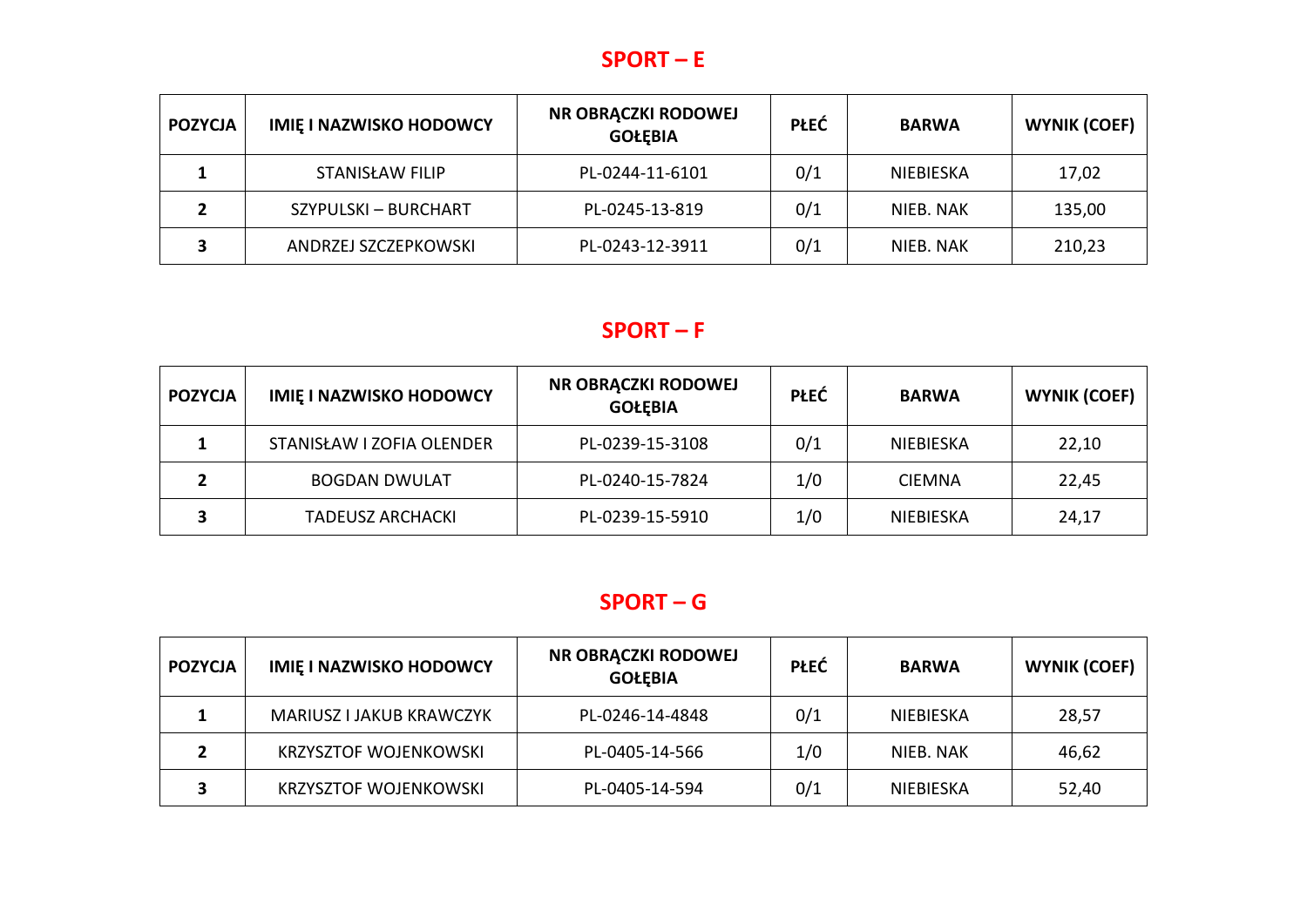## **SPORT – H**

| <b>POZYCJA</b> | <b>IMIE I NAZWISKO HODOWCY</b> | NR OBRĄCZKI RODOWEJ<br><b>GOŁĘBIA</b> | <b>PŁEĆ</b> | <b>BARWA</b>    | <b>WYNIK (COEF)</b> |
|----------------|--------------------------------|---------------------------------------|-------------|-----------------|---------------------|
|                | <b>JANUSZ SIWY</b>             | PL-0245-13-5146                       | 0/1         | NIEBIESKA       | 72,82               |
|                | <b>BOGDAN KONECKI</b>          | PL-076-09-8153                        | 0/1         | NIEB. NAK       | 96,03               |
|                | <b>KRZYSZTOF KOZIATEK</b>      | PL-0239-11-4556                       | 1/0         | <b>CZERWONA</b> | 189,71              |

#### **SPORT – WYCZYN**

| <b>POZYCJA</b> | <b>IMIE I NAZWISKO HODOWCY</b> | NR OBRĄCZKI RODOWEJ<br><b>GOŁĘBIA</b> | <b>PŁEĆ</b> | <b>BARWA</b>   | WYNIK KON.<br>(K/KM)             |
|----------------|--------------------------------|---------------------------------------|-------------|----------------|----------------------------------|
|                | SZYPULSKI – BURCHART           | PL-0245-11-4013                       | 0/1         | NIEBIESKA      | $24 KONK -$<br>9674,01 K/KM      |
| $\overline{2}$ | PIOTR I TADEUSZ CZAPLAK        | PL-0240-11-5541                       | 1/0         | NIEB. NAK      | <b>21 KONK -</b><br>9402,00 K/KM |
|                | <b>JAN KISZKO</b>              | PL-0239-11-1858                       | 0/1         | NIEB. NAK. PST | $19 KON -$<br>9111,98 K/KM       |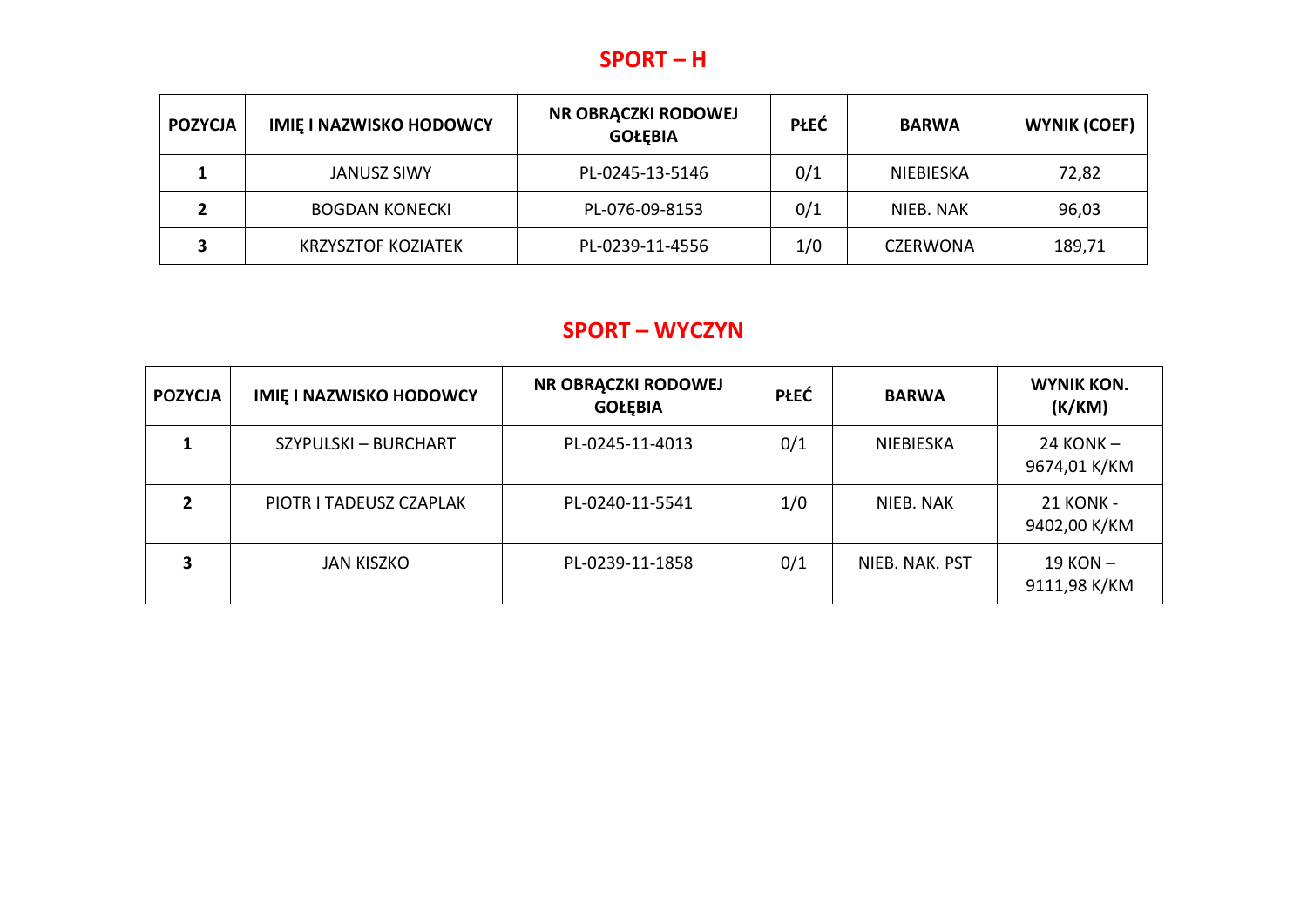# **KLASY WYSTAWOWE OKRĘGOWE**

# $SPORT - 1/2 A$

| <b>POZYCJA</b> | <b>IMIE I NAZWISKO HODOWCY</b> | NR OBRACZKI RODOWEJ<br><b>GOŁĘBIA</b> | <b>PŁEĆ</b> | <b>BARWA</b> | <b>WYNIK (COEF)</b> |
|----------------|--------------------------------|---------------------------------------|-------------|--------------|---------------------|
|                | <b>STANISŁAW PACHLA</b>        | PL-0244-13-5924                       | 0/1         | NIEB. PST    | 39,86               |
|                | KAZIMIERZ ROMASŁOWSKI          | PL-0383-13-6167                       | 0/1         | NIEB. NAK    | 83,35               |
|                | KAZIMIERZ ROMASŁOWSKI          | S-0042-13-82                          | 0/1         | PŁOWA        | 331,90              |

## **SPORT – 1/2 B**

| <b>POZYCJA</b> | <b>IMIE I NAZWISKO HODOWCY</b> | NR OBRACZKI RODOWEJ<br><b>GOŁĘBIA</b> | <b>PŁEĆ</b> | <b>BARWA</b>     | <b>WYNIK (COEF)</b> |
|----------------|--------------------------------|---------------------------------------|-------------|------------------|---------------------|
|                | <b>PIOTR SAMSEL</b>            | PL-0406-14-17409                      | 0/1         | NIEB. NAK. PST   | 23,13               |
|                | PIOTR WOJCIECHOWSKI            | PL-0244-10-587                        | 0/1         | <b>NIEBIESKA</b> | 33,56               |
|                | <b>JAN KISZKO</b>              | PL-0239-13-7617                       | 0/1         | NIEB. NAK        | 86,51               |

## **SPORT – 1/2 C**

| <b>POZYCJA</b> | <b>IMIE I NAZWISKO HODOWCY</b> | NR OBRACZKI RODOWEJ<br><b>GOŁEBIA</b> | <b>PŁEĆ</b> | <b>BARWA</b>     | <b>WYNIK (COEF)</b> |
|----------------|--------------------------------|---------------------------------------|-------------|------------------|---------------------|
|                | ZDZISŁAW RYBACZYK              | PL-0246-13-683                        | 0/1         | NIEB. NAK        | 8,34                |
|                | <b>GRZEGORZ ROZENTALSKI</b>    | PL-0462-12-6603                       | 1/0         | NIEBIESKA        | 29,33               |
|                | PIOTR WOJCIECHOWSKI            | PL-0244-13-8087                       | 0/1         | <b>NIEBIESKA</b> | 32,95               |